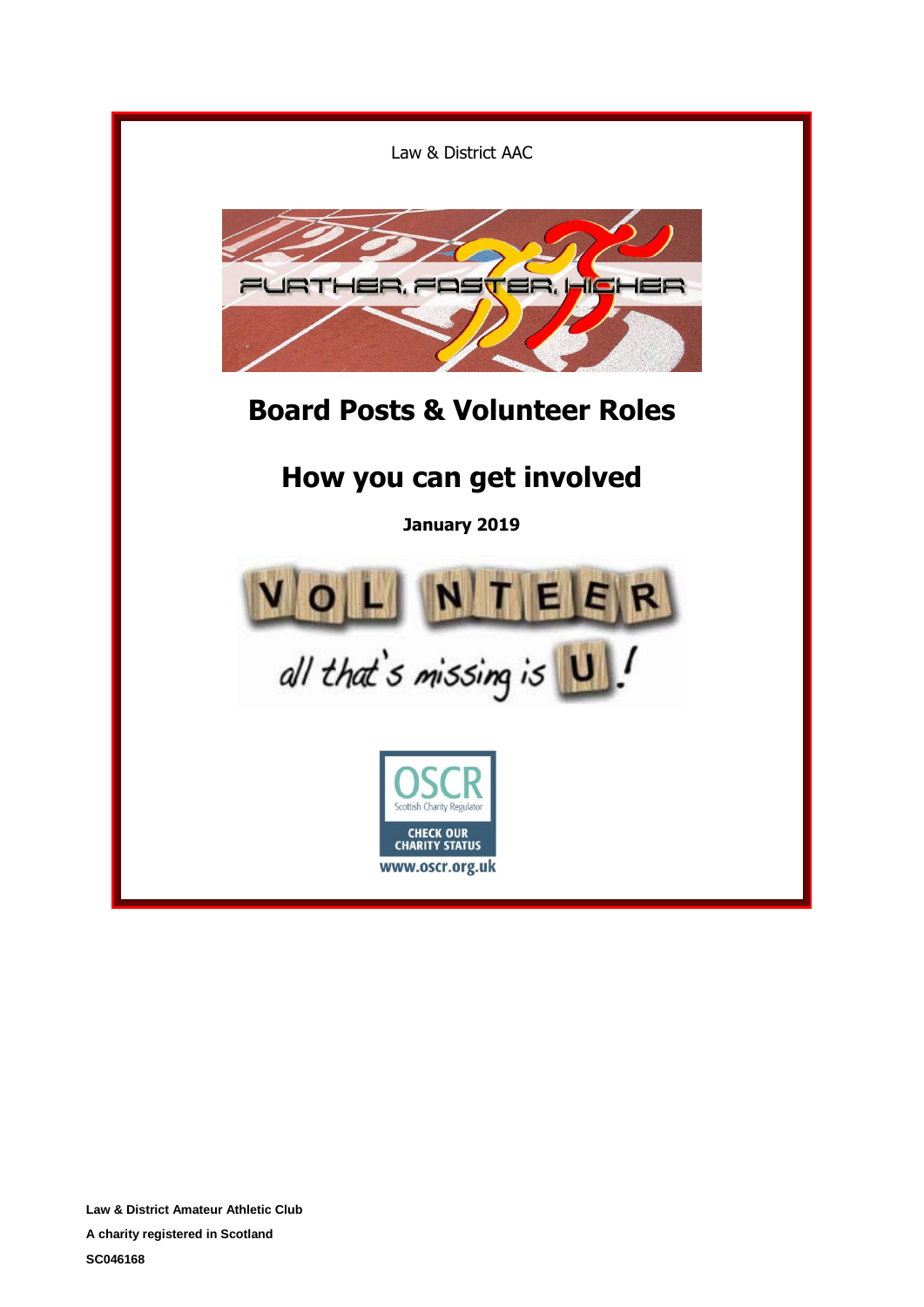

Law & District AAC is committed to providing quality athletics coaching to its members and to promoting athletics in the community as a **sport for all**. We recognise the need to identify volunteers who will provide the support needed for effective club administration, visionary forward planning and excellence in coaching and athlete development.

This guide outlines the roles and responsibilities of Board posts and other volunteer positions within Law & District AAC. New volunteers will be fully supported in their role and, where appropriate, training will be provided.

As a charity, Law & District AAC currently has 8 Charity Trustees who meet on a regular basis as a Board to discuss the club governance, finances etc. There are then a series of subgroups as identified in the structure below:



Through our club constitution, we are permitted to have 10 Charity Trustees.

We set out the roles and responsibilities of the various posts within the club below: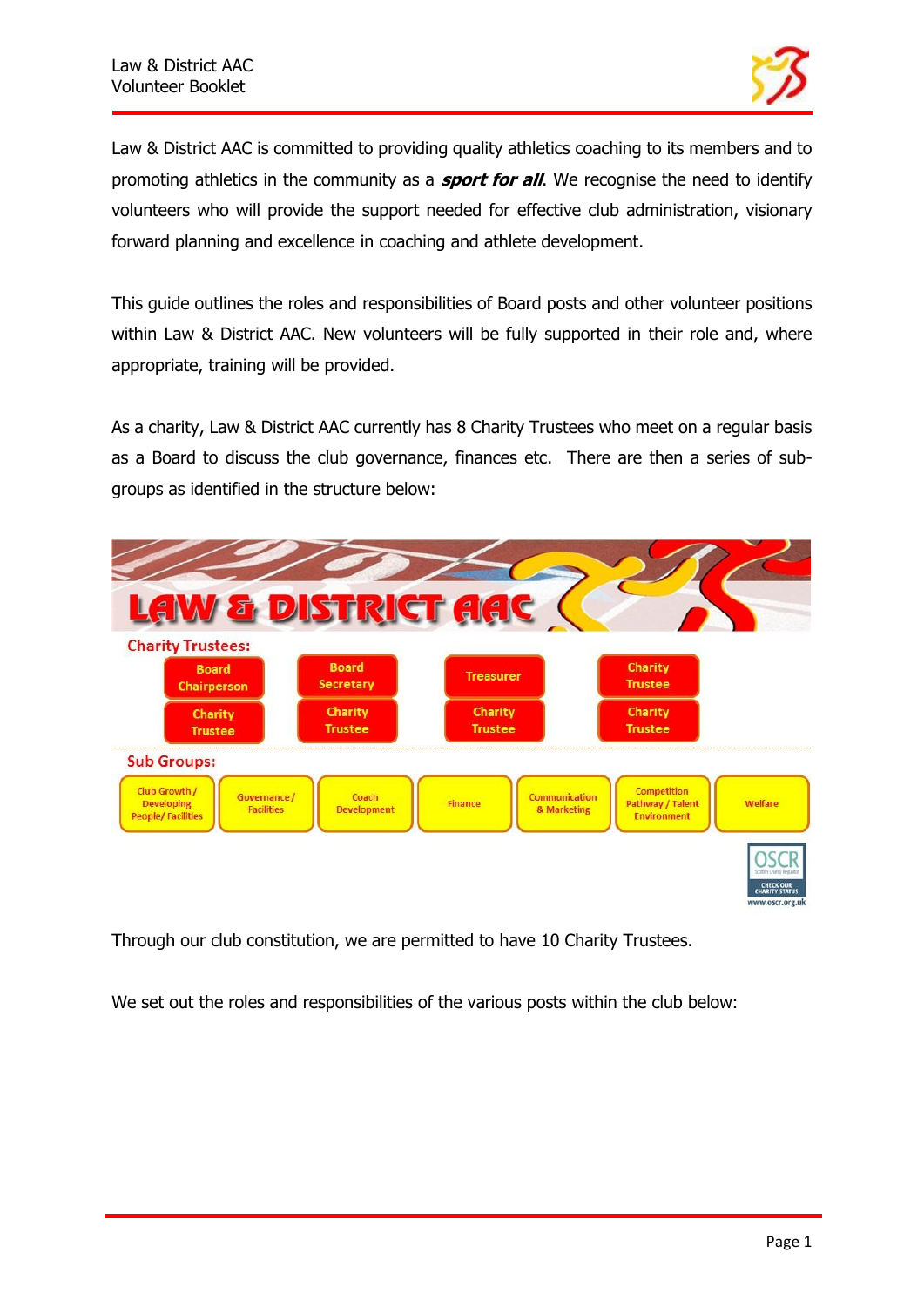

# **Board Chairperson**

- ❖ Attend and chair all Board meetings
- ❖ Ensure Board meetings are conducted in line with constitution
- ❖ Ensure all decisions taken at Board meetings are acted upon
- ❖ Lead forward planning and monitor progress through development plan
- ❖ Lead the Board in managing the day to day running of the club
- ❖ Attend external meetings /events on behalf of the club when appropriate
- ❖ Liaise with other Board members / coaches / parents and provide support where required
- ❖ Intervene to resolve any matters of dispute or conflict
- ❖ Take decisions on behalf of and in the best interests of the club
- ❖ Attend and Chair the AGM
- ❖ Prepare an end of year report for the AGM
- ❖ Speak at club events

# **Board Secretary**

- ❖ Attend all Board meetings
- ❖ Attend external meetings /events on behalf of the club when appropriate
- ❖ Take decisions on behalf of and in the best interests of the club
- ❖ Record minutes of Board meetings
- ❖ Circulate minutes to Board members
- ❖ Maintain a filing system for minutes
- ❖ Record minutes of the AGM
- ❖ Circulate minutes of the AGM to Board members

#### **Treasurer**

- ❖ Collect and bank monies received
- ❖ Maintain a detailed record of income and expenditure
- ❖ Keep the Board informed of income & expenditure and bank balances
- ❖ Prepare the end of year accounts for auditing



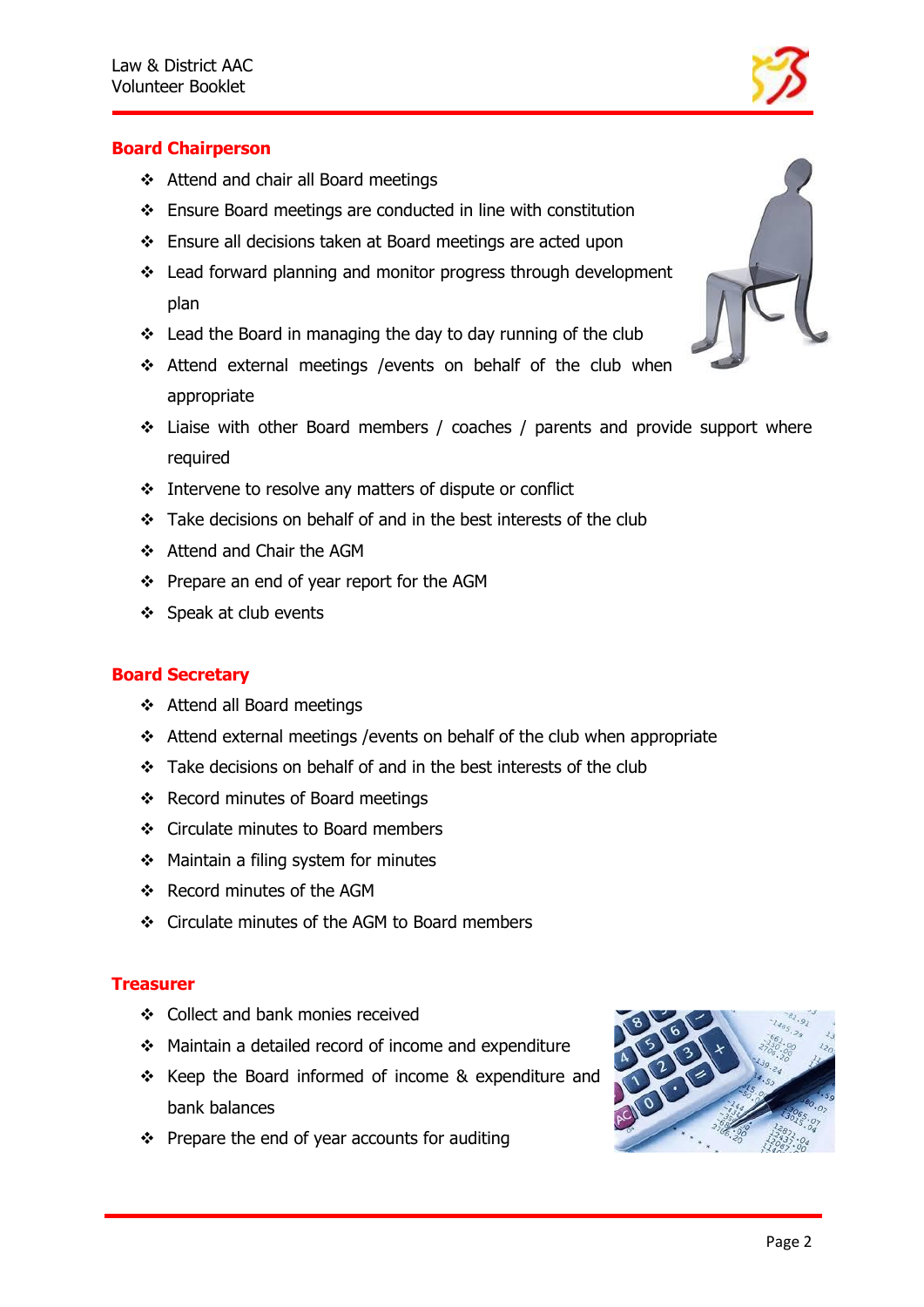

- ❖ Ensure an independent reviewer is appointed and accounts reviewed in good time for the AGM
- ❖ Present the financial statement to the AGM
- ❖ Ensure the club complies with any relevant regulations and best practice for financial management / accounting procedures of clubs
- ❖ Inform the Board immediately of any issues or concerns with the financial position of the club
- ❖ Ensure club assets are used to the benefit of the club and its members
- ❖ Be involved with fundraising where necessary
- ❖ Be responsible for ordering of equipment
- ❖ Attend all Board meetings
- ❖ Attend external meetings / events on behalf of the club when appropriate
- ❖ Take decisions on behalf of and in the best interests of the club

# **Charity Trustee**

- ❖ Attend all Board meetings
- ❖ Attend external meetings / events on behalf of the club when appropriate
- ❖ Take decisions on behalf of and in the best interests of the club

# **Club Secretary**

- ❖ Send and receive all written correspondence on behalf of the club
- ❖ Inform the Board of / distribute correspondence received
- ❖ Ensure all correspondence is acted upon and deadlines met
- ❖ Maintain a filing system for club correspondence
- ❖ Deal with enquiries
- ❖ Attend external meetings / events on behalf of the club when appropriate
- ❖ Book Board meeting rooms and prepare and distribute agenda ahead of meetings and AGM
- ❖ Update official notices on website, club notice-boards or at club desks
- ❖ Provide admin support to the Board

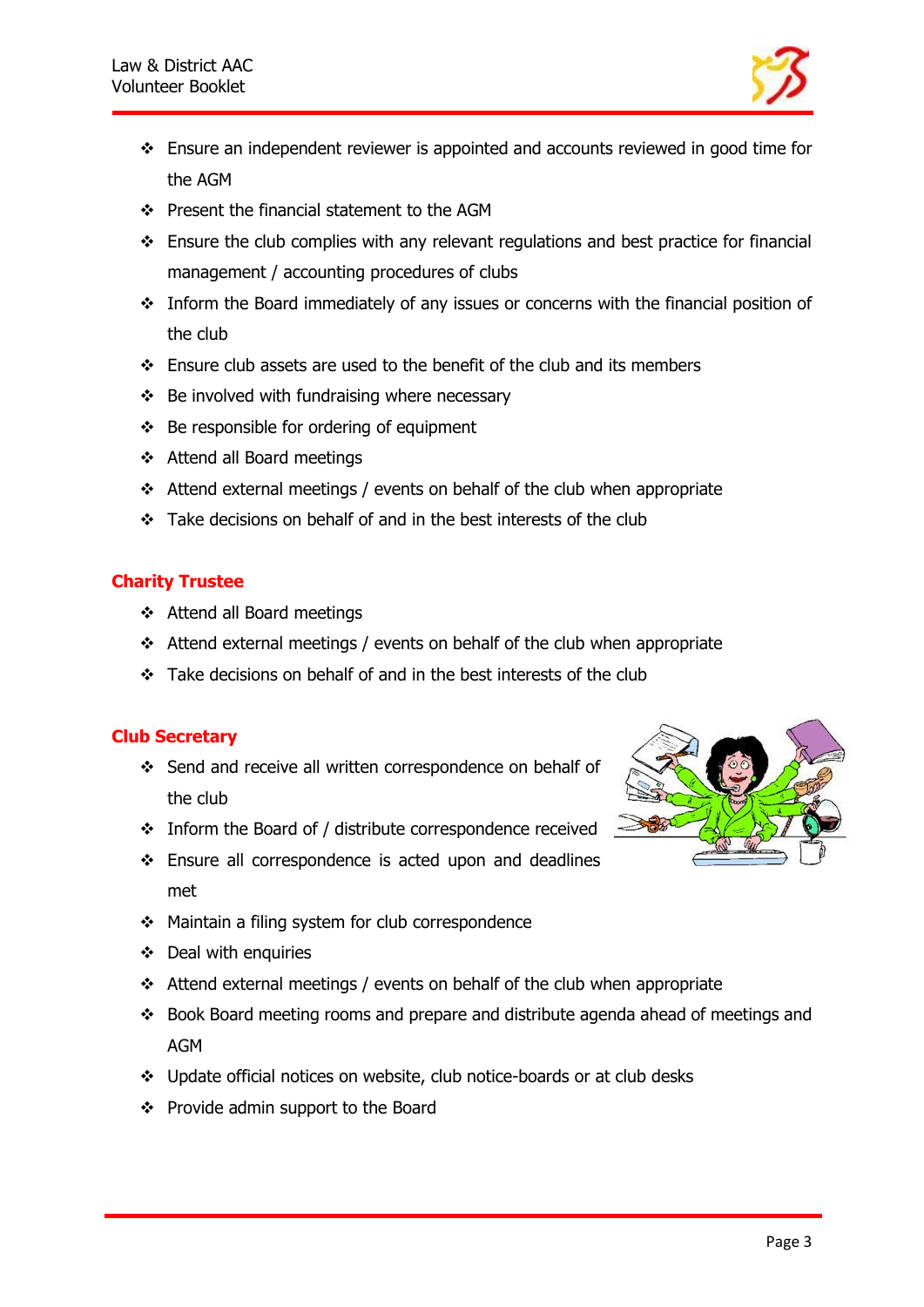

## **The following roles do not require attendance at Board meetings:**

#### **Welfare Officer**

- ❖ Act as the club's appointed representative for all matters relating to child welfare and the protection of vulnerable groups
- ❖ Advise the Board on child protection and vulnerable groups to ensure the club complies with relevant regulations and best practice



- ❖ Liaise with volunteer coordinator to ensure all volunteers working regularly with vulnerable groups have made a PVG application
- ❖ Ensure volunteers renew / update PVG when necessary
- ❖ Liaise with Coach Coordinator to ensure all coaching licences are valid
- ❖ Maintain a register of all PVG / coaching licence numbers, expiry dates etc
- ❖ Liaise with and advise nominated person at each club base Wishaw, Carluke, Biggar
- ❖ Deal with enquiries relating to child welfare
- ❖ Attend education courses as appropriate to the post
- ❖ Ensure all volunteers are given information about relevant education courses
- ❖ Keep a record of relevant education courses attended by volunteers

#### **Membership Secretary**

- ❖ Maintain a secure database of members' details
- ❖ Observe Data Protection principles for processing personal data with particular attention to sensitive personal data
- ❖ Provider a report on current membership for review/discussion at Board meetings
- $\div$  Ensure membership information is circulated to those who require it i.e. coaches, Board members, taking care to protect personal data
- ❖ Issue membership renewal notices
- ❖ Advise the Board of unpaid members
- ❖ Follow agreed protocol for reminders and removal of members
- ❖ Maintain a filing system for completed membership forms
- ❖ Review and update membership forms when necessary
- ❖ Ensure membership information on the website is accurate and up to date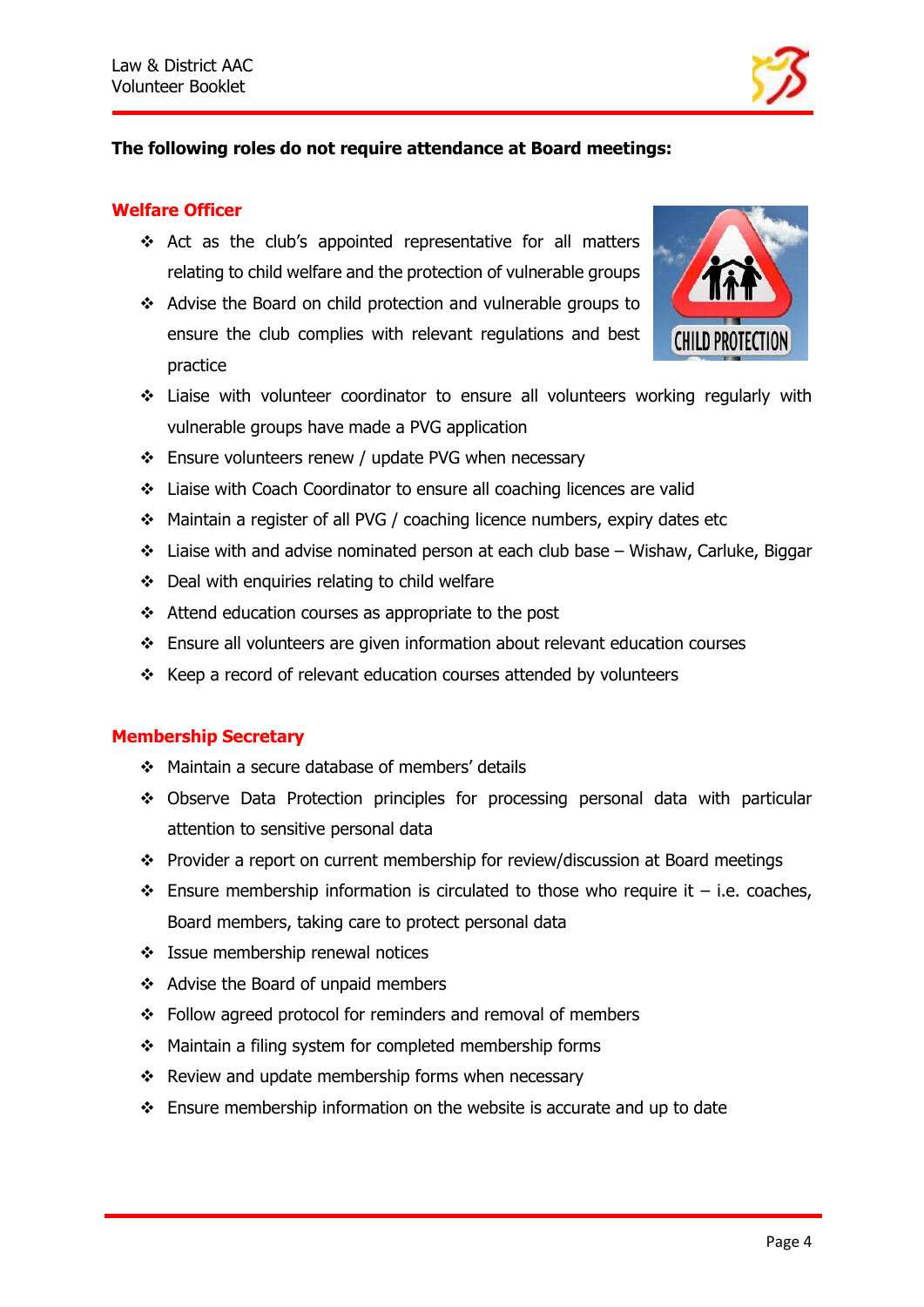# **Club Captain**

- ❖ Represent the club at events
- ❖ Attend league matches
- ❖ Provide leadership to teams and individual athletes
- ❖ Represent the views of athletes at Board / Sub-Group meetings
- ❖ Work with team managers to select teams
- ❖ Assist team managers at league matches
- ❖ Enter teams for track relay events

# **Cross Country Captain**

- ❖ Represent the club at XC events
- ❖ Attend Club Championship events
- ❖ Work with coaches to select and enter teams
- ❖ Collect entry fees or monitor fees paid via paypal in liaison with Treasurer
- ❖ Provide leadership to XC teams and individual athletes
- ❖ Provide information on team and individual performances to Press and Publicity Officer
- ❖ Record results for the club XC championship
- ❖ Organise the home XC event for local schools
- ❖ Organise supervised transport if required

#### **Coach Coordinator**

- ❖ Keep a record of coaches and qualifications
- ❖ Keep coaches informed about education courses
- ❖ Coordinate applications for courses
- ❖ Keep the Board informed about coaching resources e.g. how many, what disciplines, based where, gaps etc
- ❖ Liaise with Child Protection Officer to ensure all coaches have up-to-date licence and PVG clearance
- ❖ Identify and encourage new coaches
- ❖ Identify coach development needs
- ❖ Represent the views of coaches at Board / Sub-Group meetings

#### **Social Convenor**



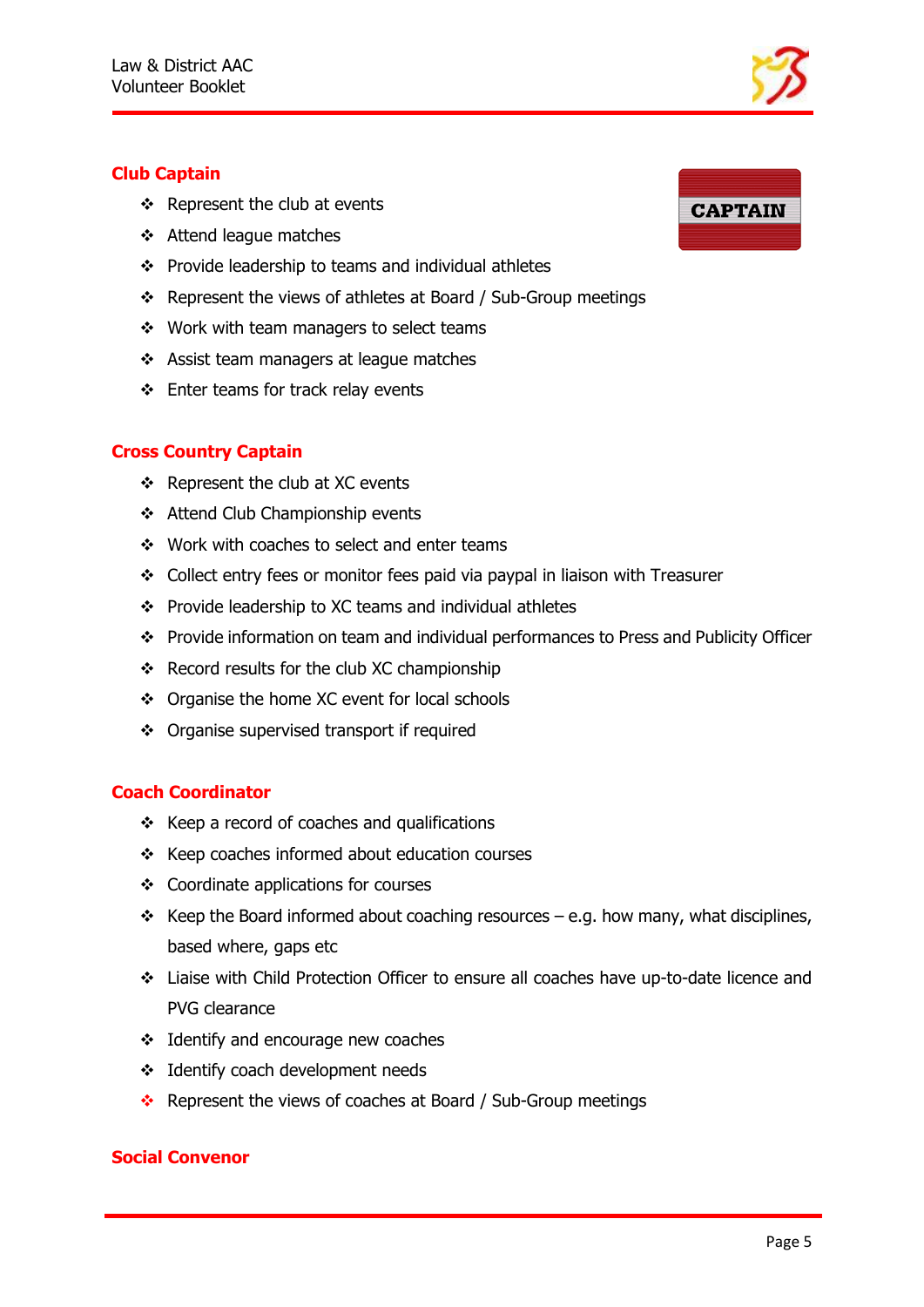

- ❖ Organise the annual presentation dance to take place in October/November
- ❖ Bring to the Board ideas for social and fundraising events

# **Press and Publicity Officer**

- ❖ Establish/maintain contacts with local, free and if appropriate national press
- ❖ Use the press to promote the club and its activities
- ❖ Liaise with coaches and team managers to get information for press reports
- ❖ Prepare regular roundup reports on competitions and performances
- ❖ Submit photographs and accompanying editorials to the press when required
- ❖ Issue press releases
- ❖ Approve all press communications
- ❖ Prepare advertisements / flyers / other publicity material
- ❖ Identify and pursue other media opportunities for club promotion and publicity

# **Funding Coordinator**

- ❖ Lead the fundraising forum in establishing annual fundraising events
- ❖ Liaise with Social Convenor and Treasurer as appropriate
- ❖ Identify grants and other awards available to the club
- $\div$  Identify potential business sponsors for events, club kit, etc
- ❖ Coordinate the completion of grant and other funding applications
- ❖ Report to the Board / Sub-Group on funding issues

# **Website Coordinator**

- ❖ Ensure the information on the website is accurate and kept up-to-date
- ❖ Liaise with Board members on website requirements
- ❖ Add/remove resources as required
- ❖ Bring forward ideas for improving the use of the website to inform and promote
- ❖ Ensure we are not in breach of copyright
- ❖ Keep Board informed on issues relating to website



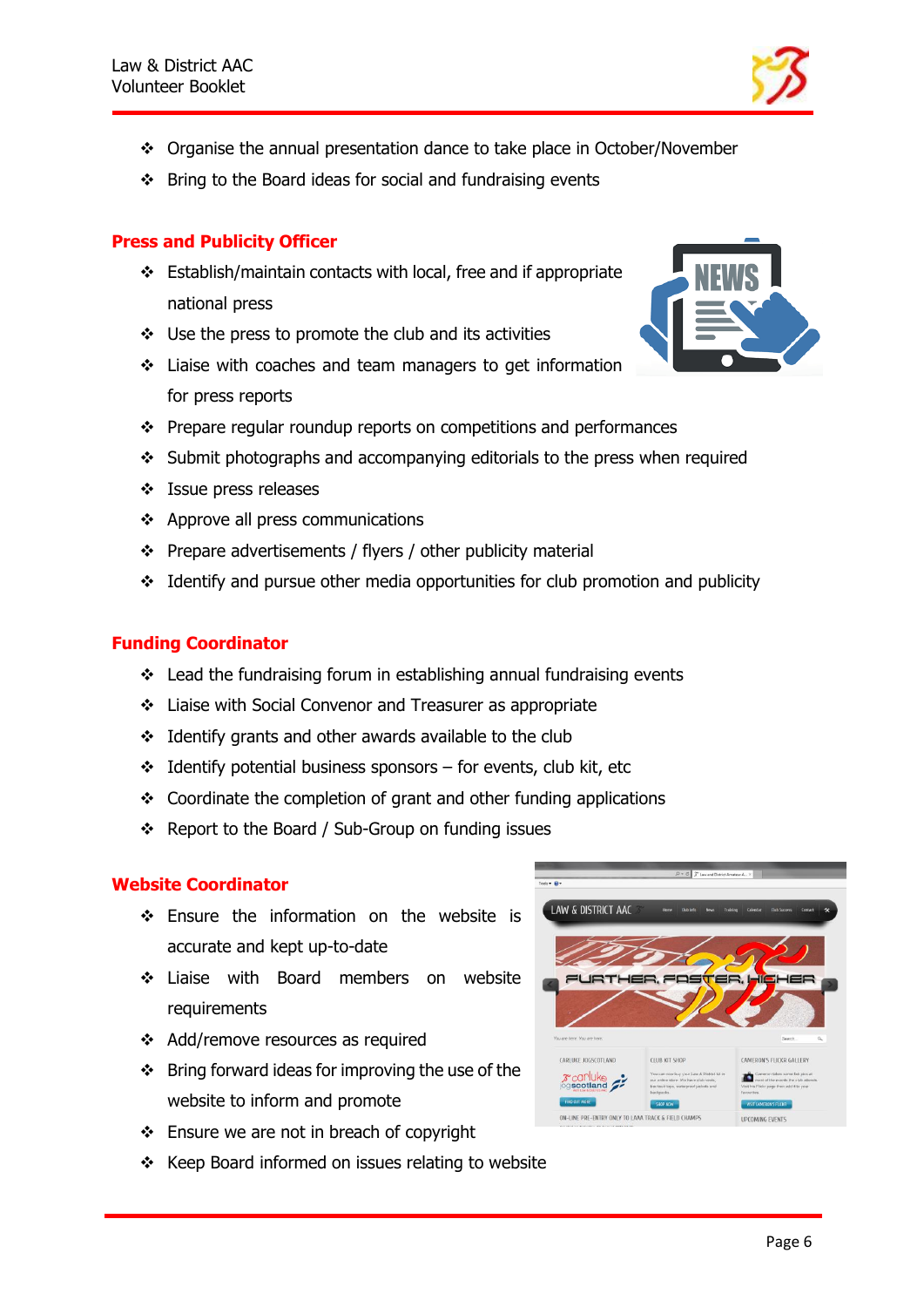

❖ Liaise with Whizz Designs (current hosting and maintenance company) on maintaining and developing the website

## **Club Kit Coordinator**

- ❖ Place orders for club kit
- ❖ Collect orders via online club kit shop
- ❖ Maintain a record of orders placed/received
- ❖ Distribute orders to athletes via club desks
- ❖ Negotiate with suppliers
- ❖ Ensure suppliers are reliable
- ❖ Set up system for recycling outgrown kit

#### **Team Managers**

#### **1. YAL – U13-U17**

**2. CSSAL – U11 to Masters** 

#### **3. SAIL – U11-U20**

**4. SuperTeams – U12** 

#### **5. SWAL – U13 to Seniors**

- ❖ Select teams/allocate responsibility for team selection
- ❖ Ensure athletes are informed of selection and are available to compete
- ❖ Liaise with coaches on team selections
- ❖ Submit team sheet
- ❖ Organise supervised transport to/from matches as agreed by Board
- ❖ Be responsible for the athletes at the event
- ❖ Attend meetings relating to league/event

#### **Club desk coordinators (3 – one each for Wishaw, Carluke and Biggar)**

- ❖ Keep the desks stocked with new start forms, membership forms, membership information, flyers and other relevant literature
- ❖ Renew registers when required
- ❖ Give out / collect in membership forms to / from members
- ❖ Pass completed membership forms and payments to Membership Secretary
- ❖ Issue rotas for staffing desks
- ❖ Recruit new helpers to staff desks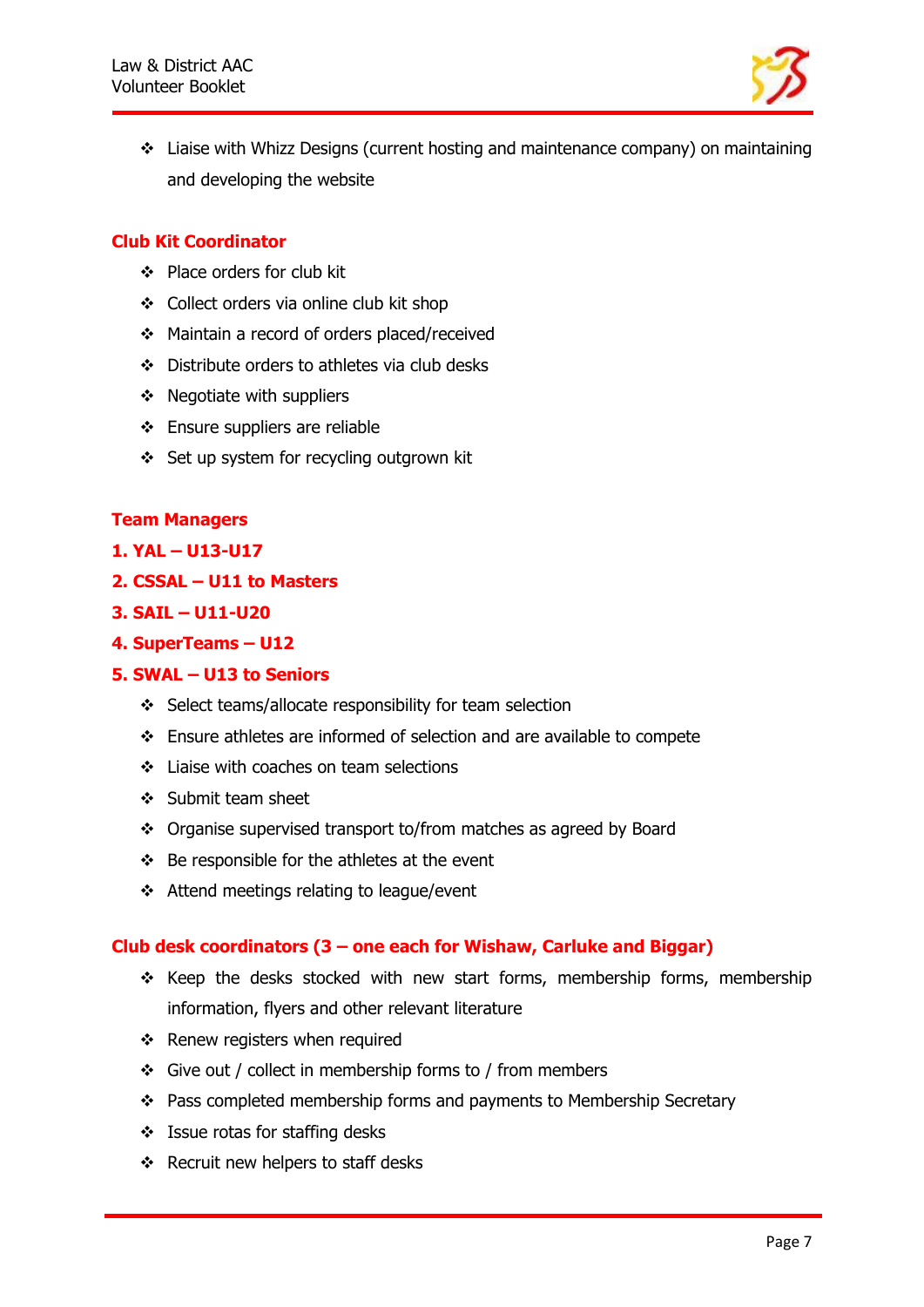

❖ Distribute information to athletes/ parents

# **Admin/IT Support (2)**

Assist Board members with administrative jobs or those requiring IT skills. For example:

- ❖ filling out grant applications
- ❖ creating results spreadsheets
- ❖ writing out start sheets
- ❖ designing posters, flyers, tickets, certificates, programmes
- ❖ updating membership forms, welcome booklet etc
- ❖ designing improved systems of record keeping

#### **Other Posts**

In addition we require:

- ❖ **Fundraising group members** (minimum of 3)
- ❖ **Club desk helpers** (minimum of 12)

Some posts may require the volunteer to complete a PVG Disclosure application.

# **Coaching**

If your interest is in coaching there are plenty of routes in. Read on...

# **Parent Helper**

All of our coaches would appreciate some help out on the track.

In the younger training squad we can have up to 40 youngsters to get organised. Once in their groups it is useful to have a parent helper working along with each coach to ensure the session runs smoothly and all youngsters are engaged in the training. If we're jumping, then there's a sand pit to rake or a high jump bar to place.

In the specialist squads, coaches may need someone to time, measure, record, retrieve and any number of other things.

No qualifications are necessary but volunteers will have to make a PVG Disclosure application, which the club will process on their behalf.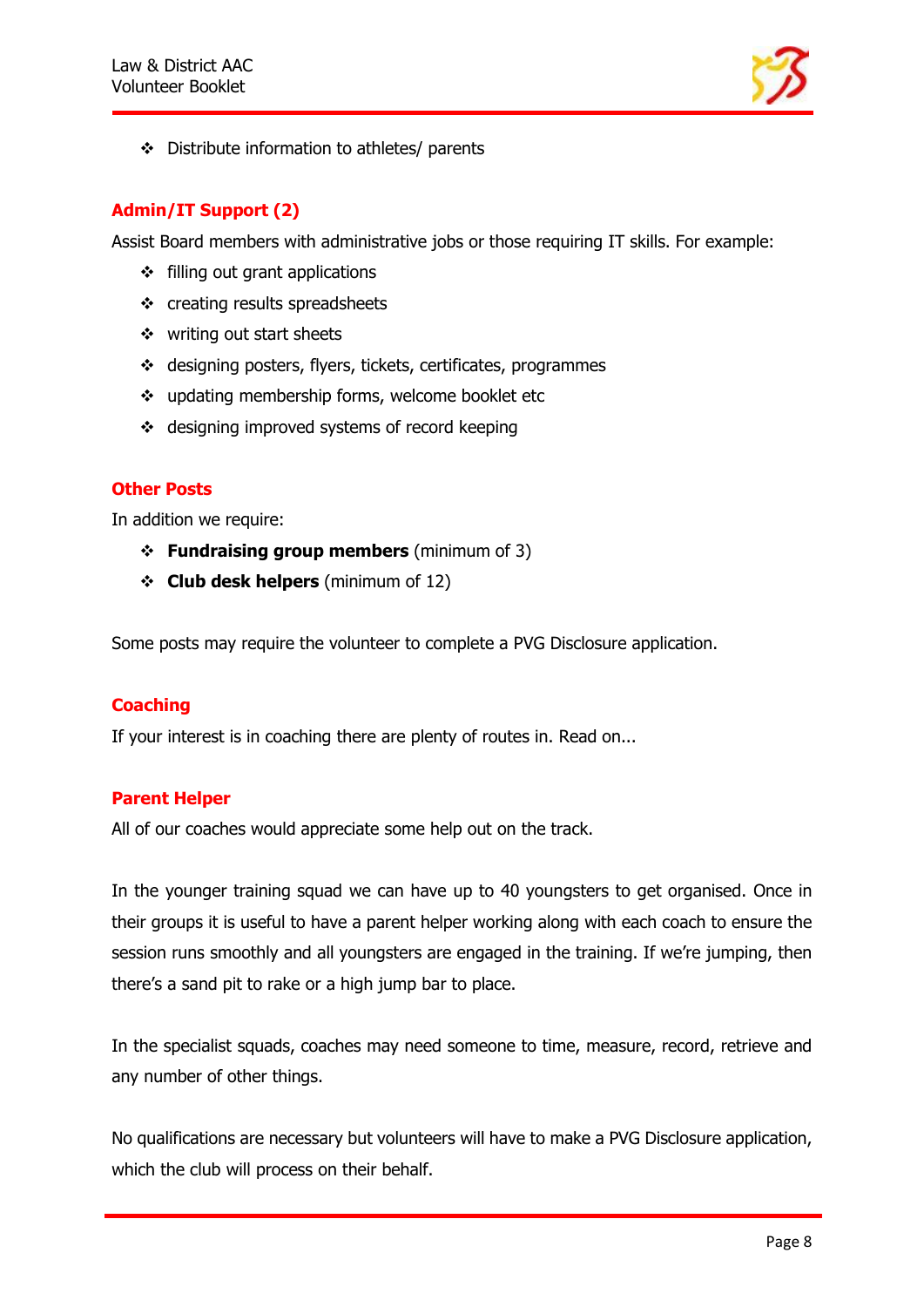

# **Coach Education**

The entry level qualification is **Athletics Leader**. It is a one-day course with no assessment. All candidates completing the course gain the award.

For those with good prior-knowledge of athletics the **Coaching Assistant** course is available. This is a 2-day course held over a weekend. Again, there is no formal assessment but satisfactory completion of the practical elements of the course is required.

Progression is to the **Athletics Coach Award.** This takes a period of time to complete. Candidates will attend education days and in addition will log evidence of the practical coaching they undertake under the supervision of a qualified coach at the club. The award is made when candidates pass the assessment.

#### **What now?**

Complete the Club Volunteer Form indicating how you can help Law & District fulfil its commitment to its members and the community.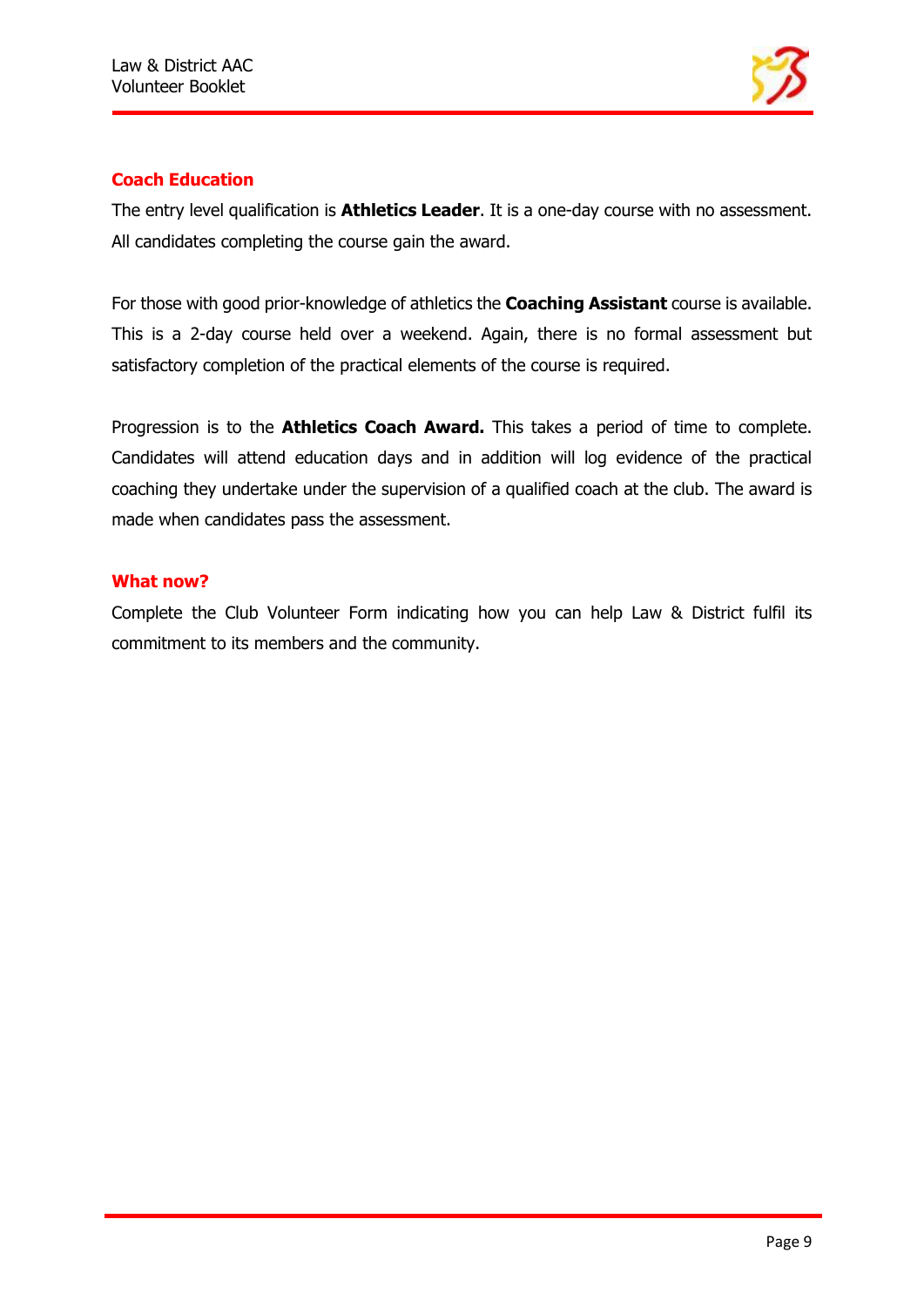

# **Club Volunteer Form**

#### **Name:**

| <b>Which Location is your</b> | Wishaw | Carluke |               |
|-------------------------------|--------|---------|---------------|
| club base?                    |        |         | <b>Biggar</b> |
| How would you prefer us       | Phone  |         | Email         |
| to contact you?               |        |         |               |
| <b>Contact tel no:</b>        |        |         |               |

**Email address:**

# **Here's what I can offer (please tick all that apply):**

- ❖ Administration skills
- ❖ ICT skills
- ❖ Experience of using a website / social networking to promote and inform
- ❖ Experience of supervising groups of youngsters
- ❖ A sports qualification or coaching experience
- ❖ Experience / skills in marketing
- ❖ A talent for writing press reports
- ❖ Knowledge / experience of sourcing grants or other avenues for obtaining funding
- ❖ A talent for fundraising / social event planning
- ❖ An enthusiasm for grassroots athletics
- ❖ Time